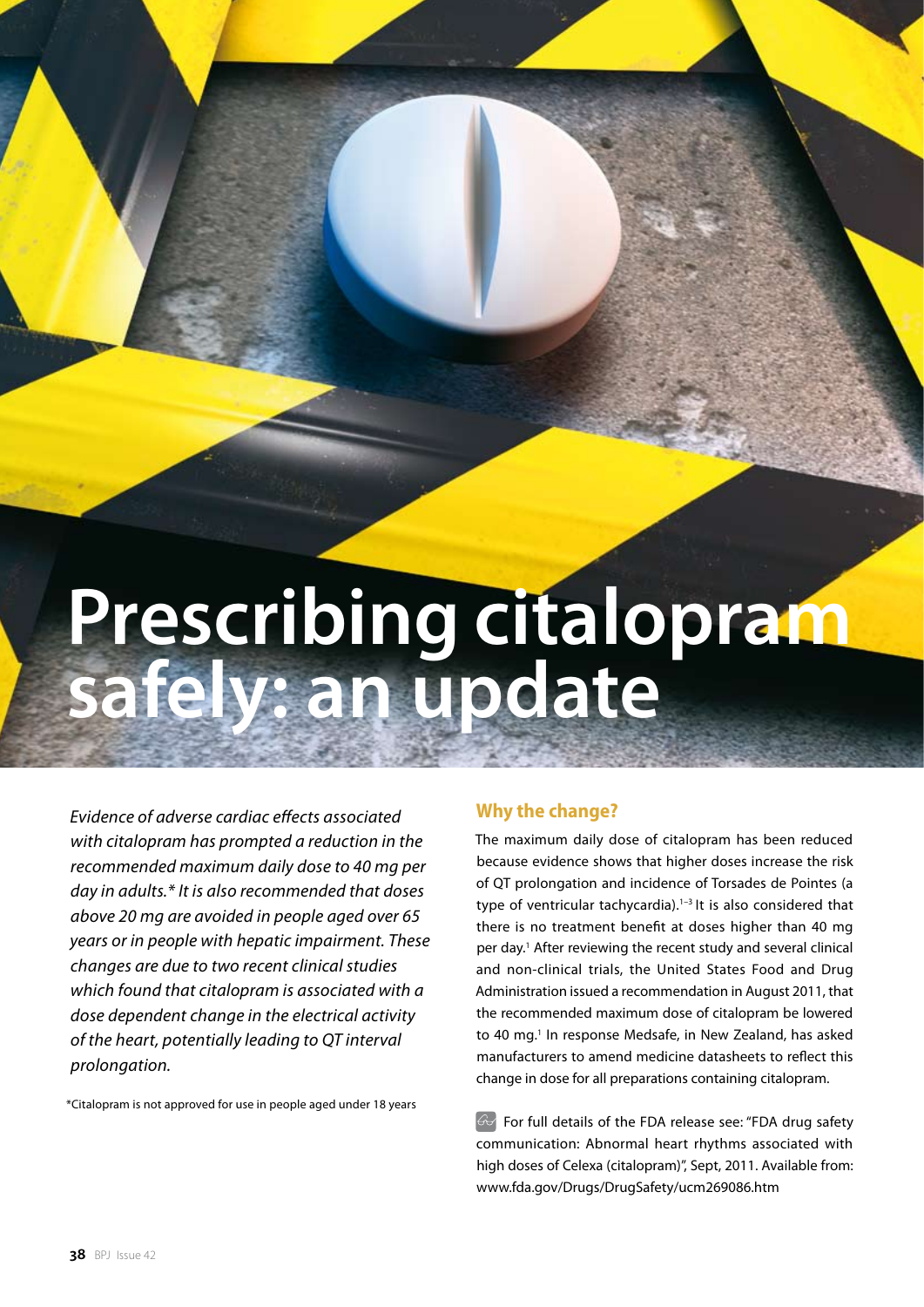### **Indications for treatment with citalopram and recommended dosing**

The recommended doses for citalopram used for the treatment of adult depression are shown in Table 1:4

Doses can be increased in 10 mg increments if the patient's response is limited or the severity of depression warrants it. It takes several weeks for clinically effective results to be achieved with all SSRIs so assessment of efficacy and increase in dose should only be made after two to three weeks of treatment.

#### **For people already taking citalopram**

For patients already being treated with citalopram at less than the new recommended doses there is no need for change. However, patients should be instructed to report any adverse effects and to seek immediate medical attention if they develop symptoms suggestive of arrhythmia, e.g. shortness of breath, dizziness, palpitations or feeling faint. ECG monitoring may be appropriate for patients with other risk factors for QT prolongation (over page).

Patients taking doses greater than those recommended should ideally have their dose reduced or be trialled on another medicine. In cases where the dose cannot be reduced, vigilant monitoring for adverse effects and regular ECG monitoring is required.

Patients should be counselled through any changes and the reasons for the change should be discussed. It may be helpful to explain that the new research indicates that there is no clinical advantage in taking more than 40 mg of citalopram per day and that all SSRIs have similar clinical efficacy.<sup>1</sup>

#### **Escitalopram not associated with an increased risk of QT prolongation**

Escitalopram is the S-enantiomer of citalopram. This means that it is the chemical mirror-image of citalopram. It is clinically very similar to citalopram except it is more potent and thus dosed at lower levels.<sup>6-8</sup> Escitalopram is fully funded on the New Zealand Pharmaceutical Schedule.

While the adverse effects associated with escitalopram are very similar to those with citalopram, there is no evidence to suggest that escitalopram causes QT-prolongation at high doses.<sup>8</sup> Medsafe considers that at standard doses, escitalopram is associated with a lower risk of QT prolongation than citalopram.

The recommended maximum daily dose of escitalopram is 20 mg for people aged 18 – 64 years (with no risk factors) and 10 mg for people aged over 65 years and those with hepatic impairment.

**Table 1.** Recommended doses of citalopram for the treatment of adult depressive order

| Patient group                            | <b>Starting dose</b> | <b>Maximum dose</b> | <b>Notes</b>                                                                                                            |
|------------------------------------------|----------------------|---------------------|-------------------------------------------------------------------------------------------------------------------------|
| Adults $18 - 65$ years                   | $20 \,\mathrm{mg}$   | 40 mg               | People without risk factors                                                                                             |
| Adults $> 65$ years                      | $10 \,\mathrm{mg}$   | 20 <sub>mg</sub>    | Reduced metabolism in this age group leads to a longer<br>half-life of citalopram                                       |
| Adults with impaired<br>hepatic function | $10 \,\mathrm{mg}$   | 20 <sub>mg</sub>    | Citalopram is metabolised primarily by the liver,<br>therefore hepatic impairment can lead to increased<br>blood levels |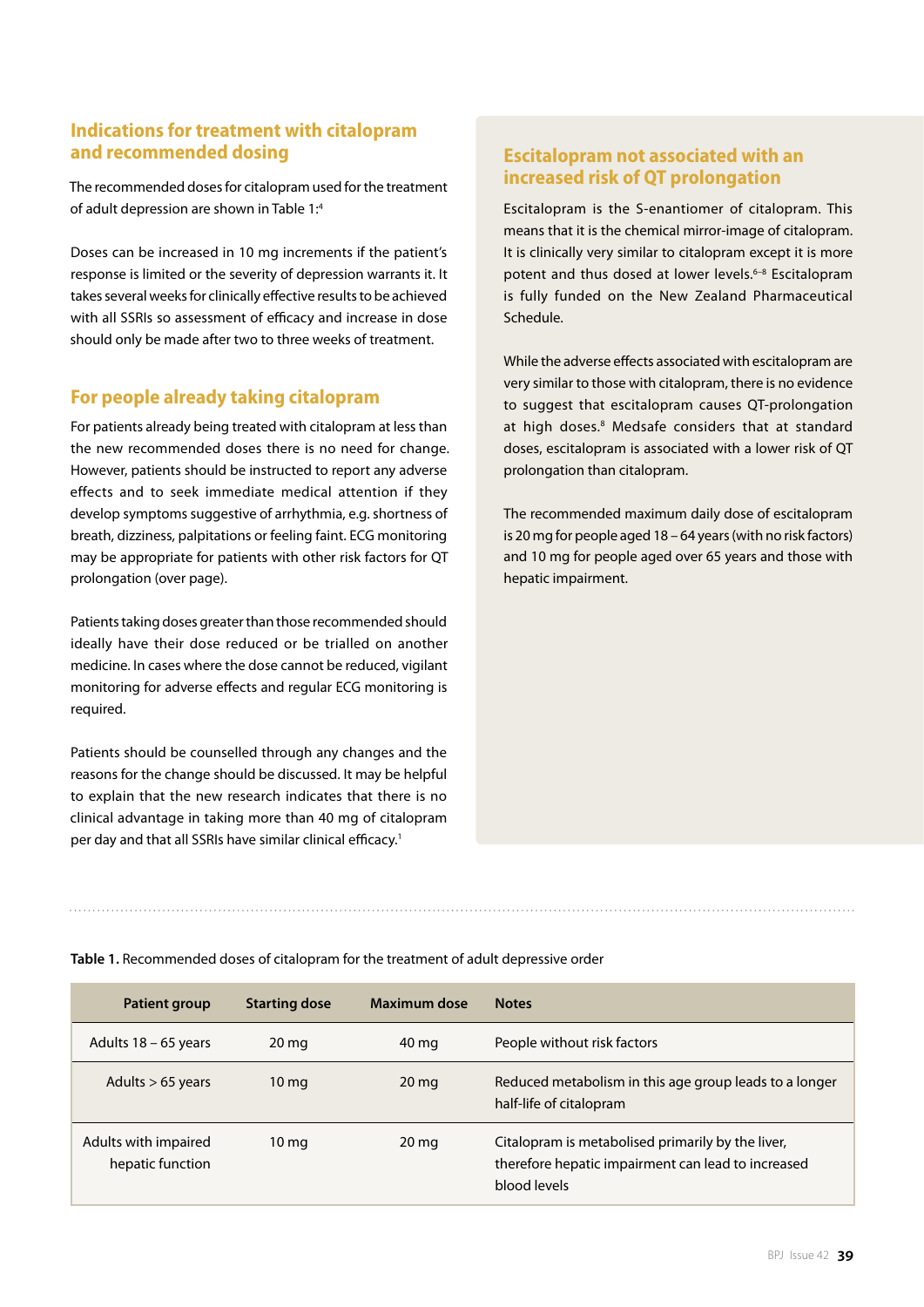Patients being treated with a SSRI may experience withdrawal symptoms if the medicine is stopped abruptly or lowered significantly or rapidly. Withdrawal symptoms for citalopram include dizziness, headache, anxiety and nausea and can last between one to two weeks. Tapering the dose over one to two weeks will help to avoid these symptoms. When switching to another antidepressant a "wash-out" period may be necessary: taper citalopram over approximately one week before commencing the new medicine and in some cases, such as with venlafaxine, having an antidepressant-free period of one to two days is recommended.<sup>5</sup> People with severe depression may require more intensive monitoring during the change-over period, and in extreme cases this may involve hospitalisation.

 $\overline{\mathcal{F}}$  For further information on changing antidepressants see: "Pharmacological management of depression in adults", in Adult depression, BPJ Special Edition (Jul, 2009).

#### **Other adverse effects associated with citalopram**

Citalopram is associated with a number of adverse affects and contraindications in addition to QT interval prolongation.

The most significant adverse reaction is an increase in, or the emergence of, suicidal ideation and behaviour. This adverse effect is common to all SSRIs. SSRIs are also often associated with mood changes and initial worsening of depressive symptoms. It is therefore essential to discuss the possibility of these adverse effects with all patients before initiating a SSRI. Family and caregivers should be included in the discussion and made aware of the increased risks. Patients not considered to be at risk of suicide should be reviewed one to two weeks after beginning treatment. Those at risk should be assessed more frequently.

#### **Adverse effects and interactions**

Citalopram is contraindicated in people with the following risk factors:1, 4, 6

- **Congenital long QT syndrome**
- Concurrent use of a monoamine oxidase inhibitor (MAOI) – may cause serotonin syndrome
- Concurrent use of pimozide an antipsychotic medicine which is also associated with QT-prolongation (Medicine available under section 29 only)

People who are poor CYP2C19 metabolisers, or those taking a CYP2C19 inhibitor such as cimetidine, should be limited to a maximum dose of 20 mg citalopram per day. This is because of an increased risk of QT-prolongation due to the resulting increased plasma concentrations.

Citalopram (as with any other medicine with the potential to cause QT prolongation) may not be appropriate for people with the following factors:

- **People with risk factors for QT-prolongation, such as** structural heart disease, bradycardia, hypokalaemia , hypomagnesaemia or hypocalcaemia
- People taking other medicines that can affect the QT interval, e.g. lithium, sotalol (for a full list of medicines see: www.azcert.org/index.cfm N.B. this is a US based reference so may not include all medicines available in New Zealand)
- **People with severely reduced renal function (creatinine** clearance <20 mL/minute)

#### **Managing the risk of QT prolongation with citalopram**

- Patients should be screened for other risk factors for QT prolongation prior to initiating treatment with citalopram
- **Citalopram should be used with caution, and ECG** monitoring should be performed in patients with other risk factors for QT prolongation - a lower risk SSRI such as escitalopram might be more appropriate
- Hypokalemia and hypomagnesaemia should be corrected before administering citalopram and electrolytes should be monitored periodically in patients at risk for electrolyte disturbance, e.g. due to use of diuretics, severe vomiting or diarrhoea
- Patients should be advised to seek medical attention immediately if they experience signs or symptoms of an